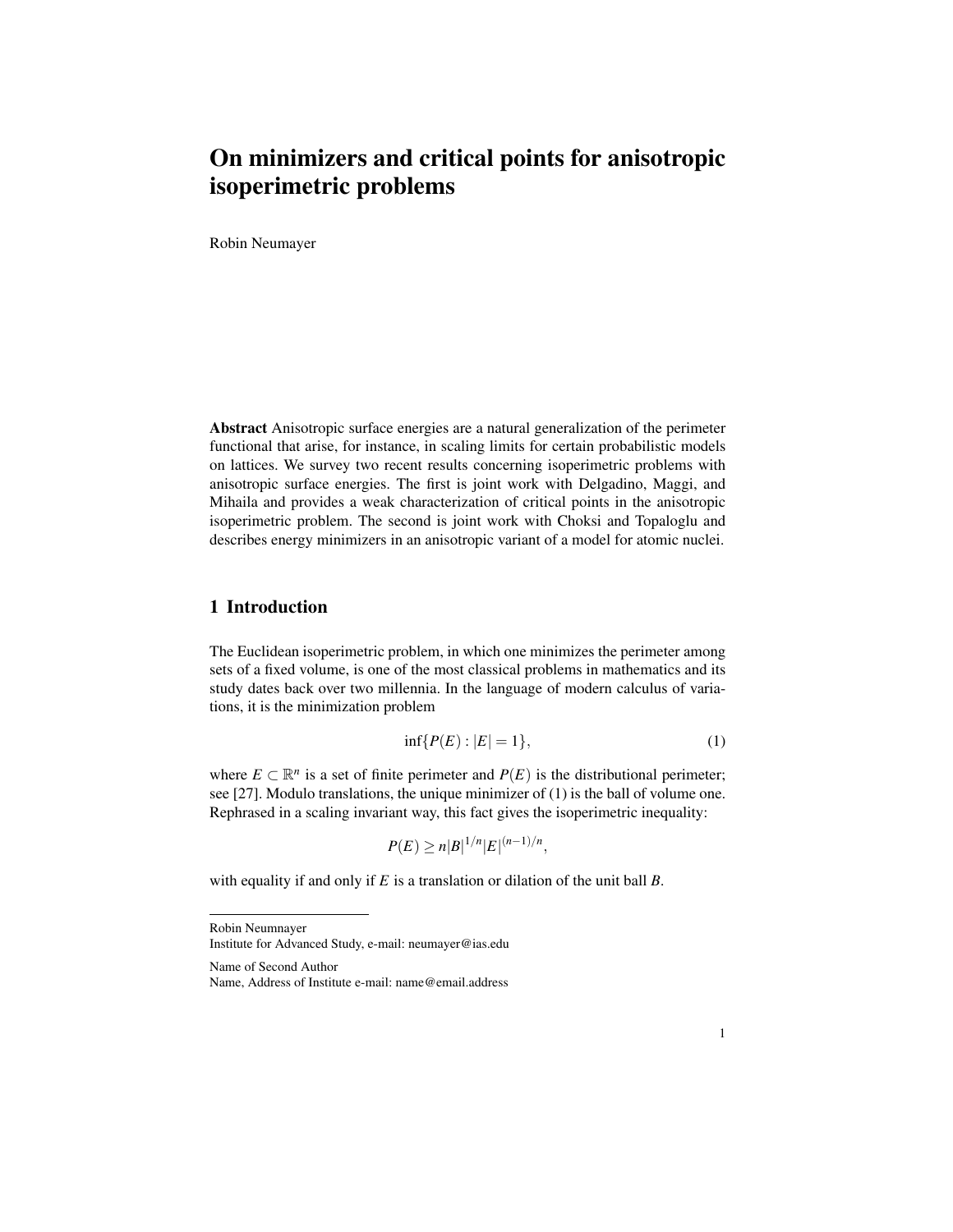Anisotropic surface energies are a natural generalization of the perimeter functional, which frequently arise in models for equilibrium shapes of crystalline materials and in scaling limits of probabilistic models on lattices [5, 2]. Given a *surface tension*  $f : \mathbb{R}^n \to \mathbb{R}$ , i.e. a convex, positively one-homogeneous function with *f*  $|_{S^{n-1}}$  > 0, the *anisotropic surface energy* of a smooth open set *E* ⊂  $\mathbb{R}^n$  is given by

$$
\mathscr{F}(E) = \int_{\partial E} f(\mathsf{v}_E) \, d\mathscr{H}^{n-1}
$$

where  $v_E$  is the outer unit normal to  $E$ . The definition extends to sets of finite perimeter by integrating over the reduced boundary ∂ <sup>∗</sup>*E* and taking ν*<sup>E</sup>* to be the measure theoretic outer unit normal. One can then study the corresponding minimization problem

$$
\inf\{\mathcal{F}(E):|E|=1\}.\tag{2}
$$

This problem is known as the Wulff problem, so named for the Russian crystallographer George Wulff who in 1901 conjectured the form of energy minimizers [32]. The unique minimizer, modulo translations, is given by the *Wulff shape*

$$
K=\bigcap_{v\in S^{n-1}}\{x\cdot v
$$

see [4, 15, 16, 30, 31]. This bounded convex set *K* plays the role of the ball in the anisotropic setting. As with the Euclidean isoperimetric problem, one can express this minimality in the scaling invariant form

$$
\mathscr{F}(E) \ge n|K|^{1/n}|E|^{(n-1)/n},\tag{3}
$$

with equality if and only if  $E = rK + x$  for some  $r > 0$  and  $x \in \mathbb{R}^n$ .

Of course, the case when *f* is the Euclidean norm corresponds to the classical notion of perimeter, in which case the Wulff shape is a ball. A less trivial example comes from the class of *smooth, elliptic* surface tensions: those that are smooth on  $\mathbb{R}^n \setminus \{0\}$  and are  $(\lambda)$ -)elliptic in the sense that

$$
\lambda \operatorname{Id} \leq \nabla^2 f(v) \leq \lambda^{-1} \operatorname{Id} \qquad \text{on } v^{\perp} \ \forall v \in \mathbb{S}^{n-1}.
$$

The Wulff shapes for such norms are smooth and uniformly convex. From an analytic perspective, the surface energies arising from smooth elliptic norms share many desirable properties with the perimeter functional. However, many examples of surface tensions are not smooth nor elliptic; in fact, every bounded convex set is the Wulff shape for some surface energy. In typical applications, the physically relevant surface tensions are *crystalline surface tensions*, those that are the maximum of finitely many linear functions. Wulff shapes corresponding to crystalline norms are convex polyhedra.

So, from both applied and theoretical perspectives, an important question is to understand *which structural aspects of anisotropic isoperimetric problems are dic-*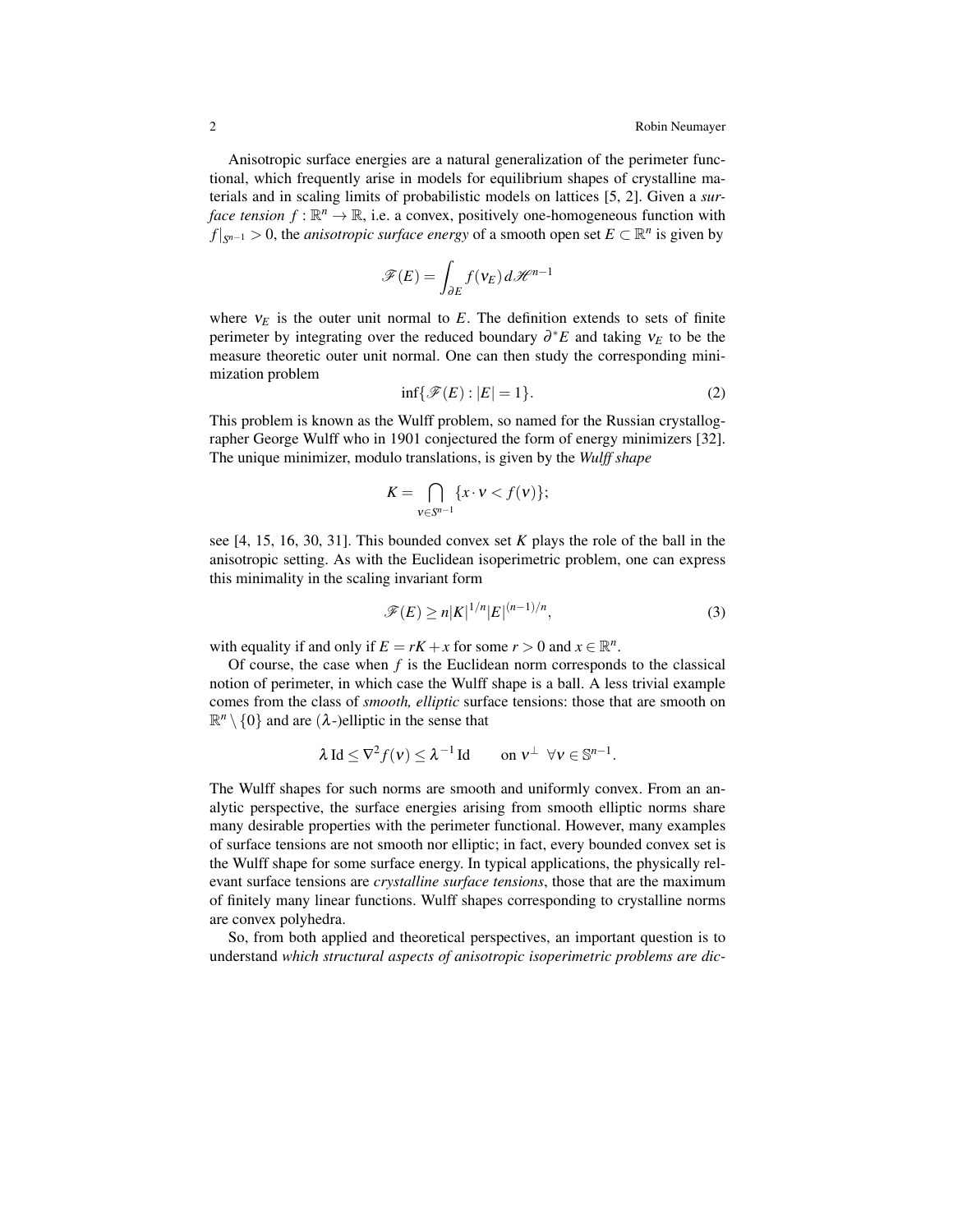#### *tated by the smoothness and ellipticity of the surface tension, and which are preserved when these assumptions are relaxed.*

One example of a property that is *independent* of smoothness and ellipticity assumptions is seen through the work of [14]. The main result there states that the deviation of a set from achieving equality in (3) quadratically controls the distance of a set to a homothety of the Wulff shape. More specifically,

$$
\frac{\mathscr{F}(E)-n|K|^{1/n}|E|^{(n-1)/n}}{n|K|^{1/n}|E|^{(n-1)/n}}\geq c\inf_{x\in\mathbb{R}^n}\left\{\frac{|E\Delta(rK+x)|}{|E|}:|rK|=|E|\right\}^2.
$$

Remarkably, the constant *c* depends only on the dimension. This can been seen as a uniform convexity property of the energy profile of  $\mathcal{F}(E)$  near the global minimizer: after modding out by translations and dilations, the energy  $\mathscr{F}(E)$  grows from its global minimum quadratically in the symmetric difference, with a modulus of convexity is independent of the surface energy.

On the other hand, the following example provides a property that is *dependent* on ellipticity. If  $f$  is an elliptic surface tension<sup>1</sup>, then for any set of finite perimeter *E* and any half-space *H* intersecting *E* nontrivially (i.e.  $|E \cap H| > 0$  and  $|E \setminus H| > 0$ ), one has

$$
\mathscr{F}(E) > \mathscr{F}(E \cap H). \tag{4}
$$

In particular, if one considers the Plateau problem with respect to  $\mathcal{F}(E)$  and with boundary data, say, a copy of *S n*−2 that is contained in a hyperplane, then the unique solution is given by the  $(n-1)$ -dimensional ball contained in this hyperplane. One sees (4) from the following simple calibration argument. For simplicity, say that *E* is smooth. Let  $v_H$  be the outer unit normal to *H* and let  $-x_0 \in \mathbb{R}^n$  be the slope of a supporting hyperplane to the convex function  $f$  at  $v_H$ . The ellipticity of  $f$  ensures that the hyperplane with slope  $x_0$  is a supporting hyperplane to  $f$  at exactly one  $v_0 \in S^{n-1}$ , and that  $f(v) > v \cdot x_0$  for every other  $v \in S^{n-1}$ . So

$$
\mathscr{F}(E) - F(E \cap H) = \int_{\partial E \backslash H} f(\mathsf{v}_E) - \int_{\partial H \cap E} f(\mathsf{v}_H)
$$
(5)

$$
> \int_{\partial E \backslash H} x_0 \cdot v_E - \int_{\partial H \cap E} (-x_0) \cdot v_H = \int_{\partial R} x_0 \cdot v_R, \qquad (6)
$$

where we let  $R = E \setminus H$ . Now, by the divergence theorem we see that the righthand side is equal to zero, which establishes (4). In contrast, in the absence of ellipticity assumptions on *f* , one can construct examples of quite dramatic failure of uniqueness for Plateau's problem. For instance, considering  $f(v) = ||v||_{\ell^{\infty}}$  in  $\mathbb{R}^2$ , the line segment joining  $(-1,0)$  and  $(1,0)$  has the same energy as the segment joining  $(-1,0)$  and  $(0,1)$  union the segment joining  $(0,1)$  and  $(1,0)$ .

Here, we survey two results concerning minimizers and critical points of anisotropic isoperimetric problems. The first, which is joint work with Delgadino, Maggi, and

<sup>&</sup>lt;sup>1</sup> One can actually assume slightly less; *f* needs only to be strictly convex is directions orthogonal in tangential directions to its level sets.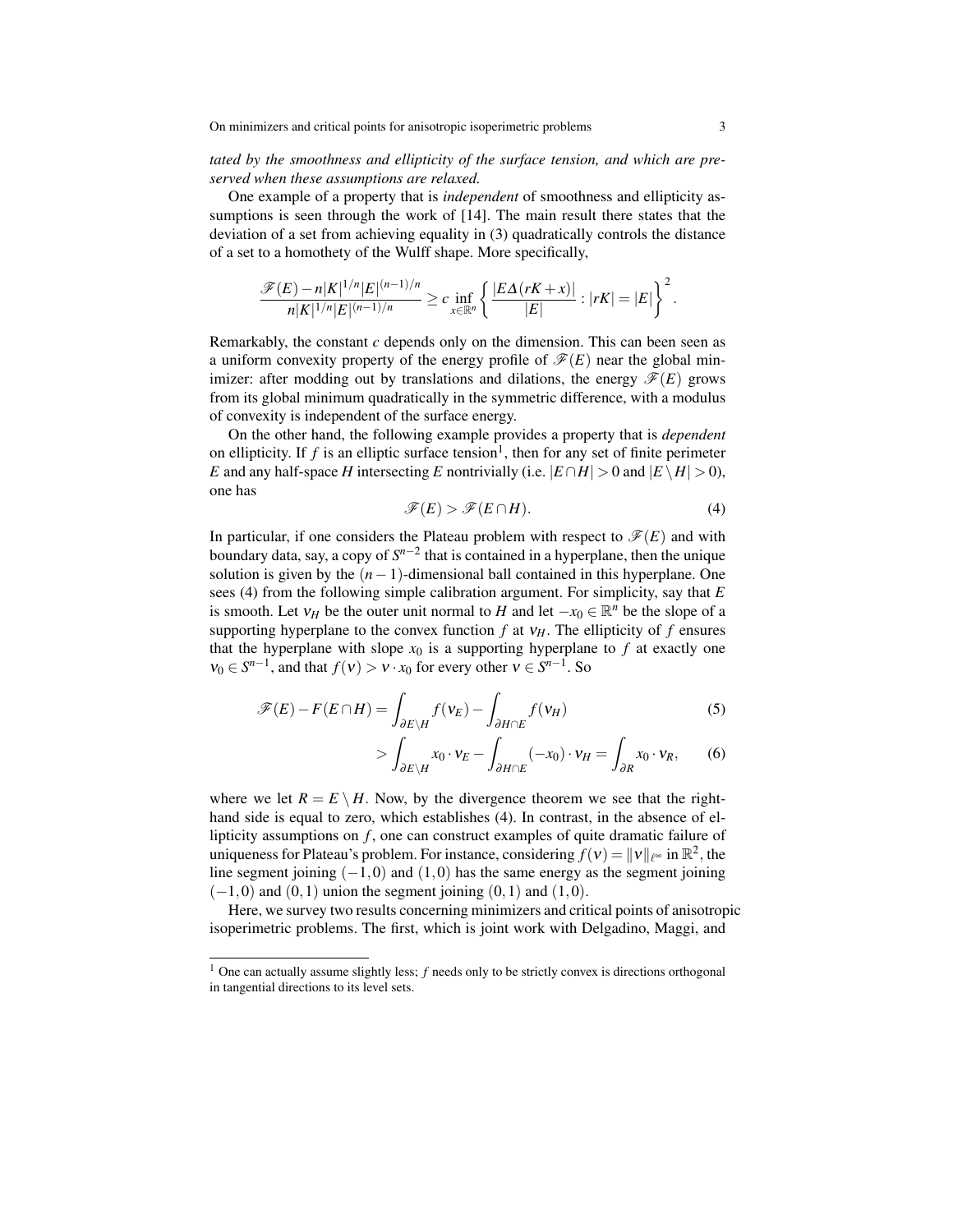Mihaila [11], points toward a further properties of the energy profile of  $\mathscr{F}(E)$  that are independent of smoothness and ellipticity. The second, which is joint work with Choksi and Topaloglu [7], demonstrates a variational problem in which the character of energy minimizers depends crucially on smoothness and ellipticity assumptions on the surface tension.

### 2 Critical points in the Wulff problem

Suppose *f* is a smooth elliptic surface tension. Then the first variation of the surface energy  $\mathscr{F}(E)$  for a variation with initial velocity  $X \in C_c^1(\mathbb{R}^n, \mathbb{R}^n)$  is given by

$$
\delta \mathscr{F}(E)[X] = \int_{\partial^* E} \text{div}_{\tau}(\nabla f(\mathsf{v}_E)) X \cdot \mathsf{v}_E.
$$

Here div<sub> $\tau$ </sub>X denotes the tangential divergence. Notice that when  $f$  is the Euclidean norm, this is the usual first variation of perimeter, and we call

$$
H_E^f := \mathrm{div}_{\tau}(\nabla f(v_E))
$$

the *anisotropic mean curvature of E* in analogy with the isotropic case. If *E* is a critical point of  $\mathcal{F}(E)$  with respect to variations that preserve area, then

$$
H_E^f = \text{const} \quad \text{on } \partial^* E.
$$

In such a case, this constant is given by

$$
H_0 := \frac{(n-1)\mathscr{F}(E)}{n|E|}.
$$

A celebrated theorem of Aleksandrov [1] says that the only smooth, bounded, connected, embedded hypersurfaces in  $\mathbb{R}^n$  of constant mean curvature are spheres. Or, in the language of the present setting, if a smooth, bounded, connected set is a critical point of the perimeter among variations that preserve volume, then *E* is a ball. For smooth elliptic norms, the analogous result was shown in [20]: a smooth bounded connected set *E* with constant anisotropic mean curvature  $H_E^f$  is a translation or dilation of the Wulff shape.

For a generic surface tension, the interpretation of what constant anisotropic mean curvature means is a subtle issue in itself; if a surface tension is not  $C^1$ , then the first variation is not even a linear functional. Following the common theme in analysis, one may interpret "constant anisotropic mean curvature" via approximation by smooth objects. Given any surface tension  $f$ , we approximate  $f$  point-wise by a sequence of smooth  $\lambda_h$ -elliptic norms  $\{f_h\}$ . (Note that necessarily  $\lambda_h \to 0$  if  $f$ fails to be smooth or elliptic.) We quantify the  $L^2$  deficit of a smooth set from having constant  $H_E^{f_h}$  with the scaling invariant quantity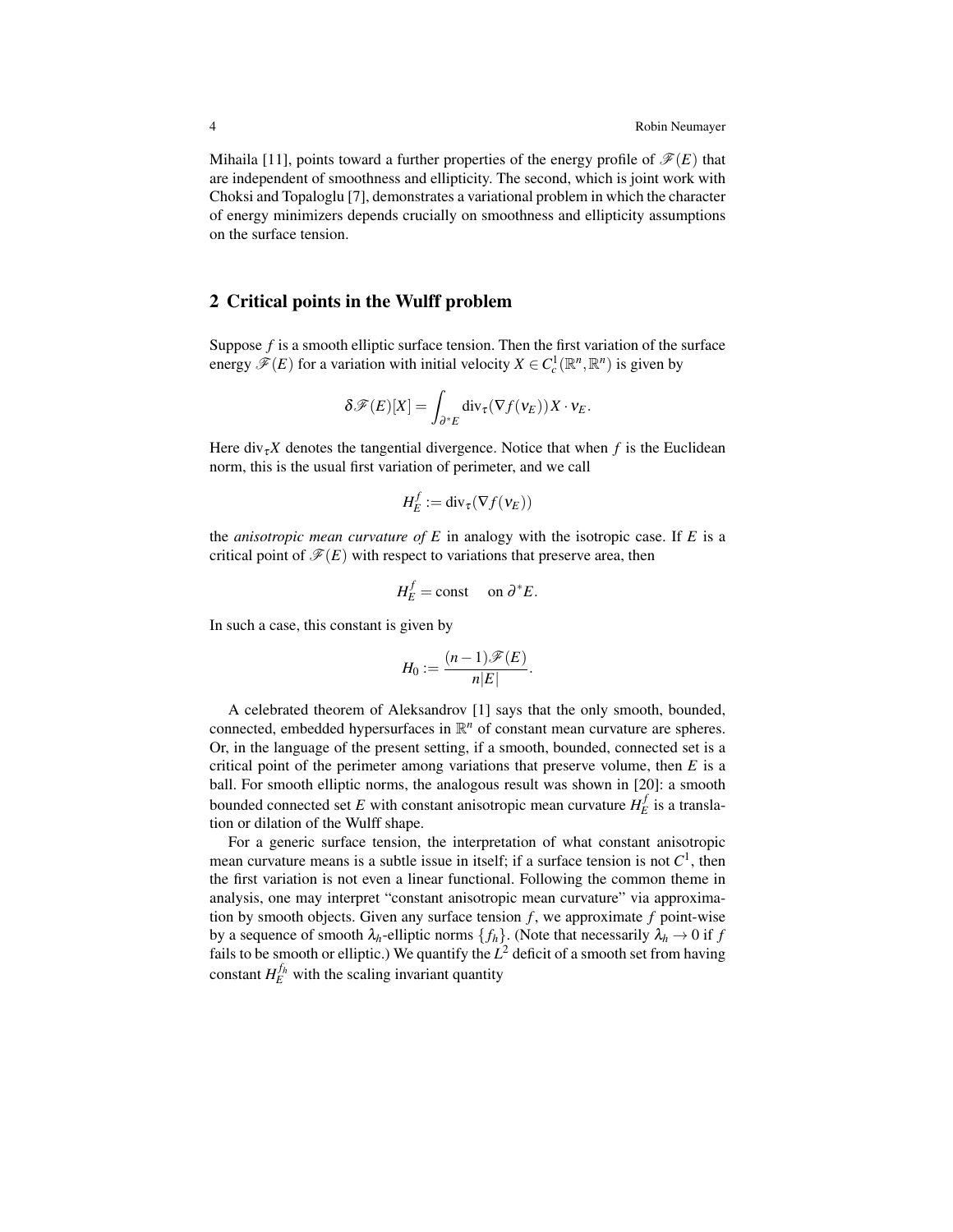On minimizers and critical points for anisotropic isoperimetric problems 5

$$
\delta_{f_h}(E) = \left(\int_{\partial E} \left| \frac{H_E^{f_h}}{H_0} - 1 \right|^2 \right)^{1/2}.
$$

A natural definition for a set *E* to have constant *f*-mean curvature is for *E* to be approximated in  $L^1$  by smooth, bounded sets  $E_h$  with  $\delta_{f_h}(E_h) \to 0$ . The following theorem, proven in [11], roughly says that such a set must be the union of Wulff shapes.

Theorem 1. *Let f be any surface tension and let K be the corresponding Wulff shape. Let*  $\{f_h\}$  *to be a sequence of smooth*  $\lambda_h$ -elliptic norms approximating f *in a point-wise sense. Suppose* {*Eh*} *is a sequence of smooth, bounded open sets normalized to have*  $H_0 = n$  *that satisfy*  $H_{E_h}^{f_h} \geq \varepsilon$  *on*  $\partial E_h$ *,* sup diam $(E_h) < \infty$ *, and*  $\mathscr{F}_h(E_h) \leq L\mathscr{F}_h(K)$ *.* If

$$
\lambda_h^{-2}\,\delta_h(E_h)\to 0
$$

 $and E_h \rightarrow E$  in  $L^1$ , then

$$
E = \bigcup_{i=1}^{M} (K + x_i),\tag{7}
$$

*where*  $M \leq L$  *and the*  $K + x_i$  *are pairwise disjoint.* 

The fact that *E* is a finite union of Wulff shapes, instead of just one, is an instance of the type of bubbling phenomenon exhibited in many geometric variational problems, and is an artifact of only using first order information. On the other hand, while our proof requires  $\delta_h(E_h)$  to converge to zero faster than the loss of ellipticity of  $f_h$ , we expect that this assumption is purely technical and the result should likely hold if one simply assumes that  $\delta_h(E_h) \to 0$ .

We refer the reader to [11] for the proof of Theorem 1, and here we attempt only indicate some of the key ideas. The starting point for proving Theorem 1 is an anisotropic version of the Heintze-Karcher inequality, which states the following. Let *f* be a smooth, elliptic surface tension and let *E* be a smooth, bounded, connected set with  $H_E^f > 0$ . Then

$$
\int_{\partial E} \frac{n-1}{H_E^f} f(\mathbf{v}_E) d\mathcal{H}^{n-1} \ge n|E|,
$$
\n(8)

with equality if and only if  $E = rK + x$ . Notice that (8) implies the result of [20] (indeed, this is the method of proof in [20]). Indeed, if  $H_f^E$  is constant, then it is not difficult to show that this constant must be

$$
H_f^E = \frac{(n-1)\mathscr{F}(E)}{n|E|}.
$$

Plugging this into the left-hand side of (8), we immediately see that such a set achieves equality in (8) and thus is a homothety of the Wulff shape. A further key point is that, provided  $H_E^f \ge \varepsilon$ , the scale-invariant deficit  $\delta(E)$  from having con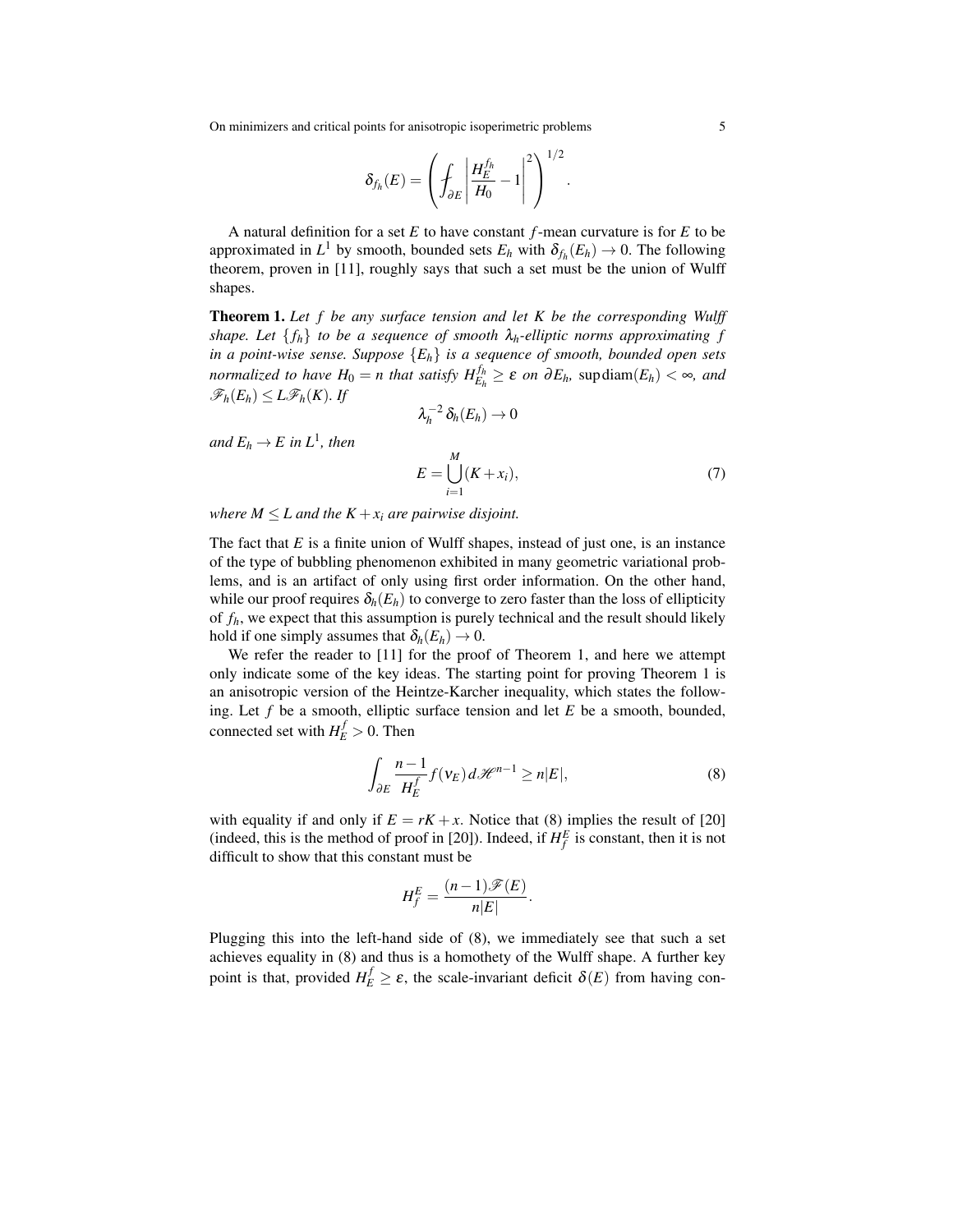stant anisotropic mean curvature controls the deficit from equality in (8). As such, a crucial part of the proof of Theorem 1 is a quantitative analysis of (8).

To derive quantitative estimates for sets almost achieving equality in (8), it is fruitful to trace through a PDE proof of the inequality, which is due to Ros in the isotropic case [29]. In this proof, we consider the solution to the equation

$$
\begin{cases} L_f u = 1 & \text{in } E \\ u = 0 & \text{on } \partial E \end{cases}
$$
 (9)

where the elliptic operator  $L_f$  is given by

$$
L_f u = \text{div}\left(\nabla f^2/2(\nabla u)\right).
$$

When  $E = K$ , the solution is given by

$$
u_K(x) = \frac{f_*(x)^2}{2n}.
$$

where  $f_*(x) = \sup\{x \cdot v : f(v) < 1\}$  is the dual norm to *f*.

The above discussion holds only for smooth and elliptic surface tensions. In the proof of Theorem 1, we solve the equation (9) with  $f = f_h$  and  $E = E_h$ . The main idea of the proof is to show that these solutions  $u_h$  this function converge to a sum of (translations of) the model function  $u_K$  corresponding to the limit surface energy, and from there deduce that the support of this limit function is the  $L^1$  limit of  $E_h$  and takes the form (7). To this end, we first establish Lipschitz estimates allowing us to produce a  $C^0$  limit *u* of the sequence  $\{u_h\}$ . We then prove quantitative estimates from (8) that allow us to show that *u* is supported on a countable union of disjoint Wulff shapes  $r_i K + x_i$ , possibly of different radii  $r_i$ . Some of the more difficult analysis comes into showing that all the radii are equal to one. In this step, we establish a family of Pohozaev-type identities involving integral quantities of ∇*uh*. With a somewhat delicate Young measure argument, we can pass these identities to the limit function ∇*u*, despite having only weak-∗ convergence in *L* <sup>∞</sup> for the gradients. Then, pairing these identities with a scaling argument allows us to conclude the  $r_i = 1$  for all *i*.

## 3 Minimizers in the anisotropic liquid drop model

Gamow's liquid drop model [19] is among the principal models, along with the shell and cluster models, used to describe atomic nuclei [10]. (None of these models come from first principles, and none individually can be used to describe all observed phenomena.) In its simplest form, the liquid drop model assumes that the nucleus of an atom minimizes an energy comprising the sum of a perimeter term and a Coulombic self-interaction term: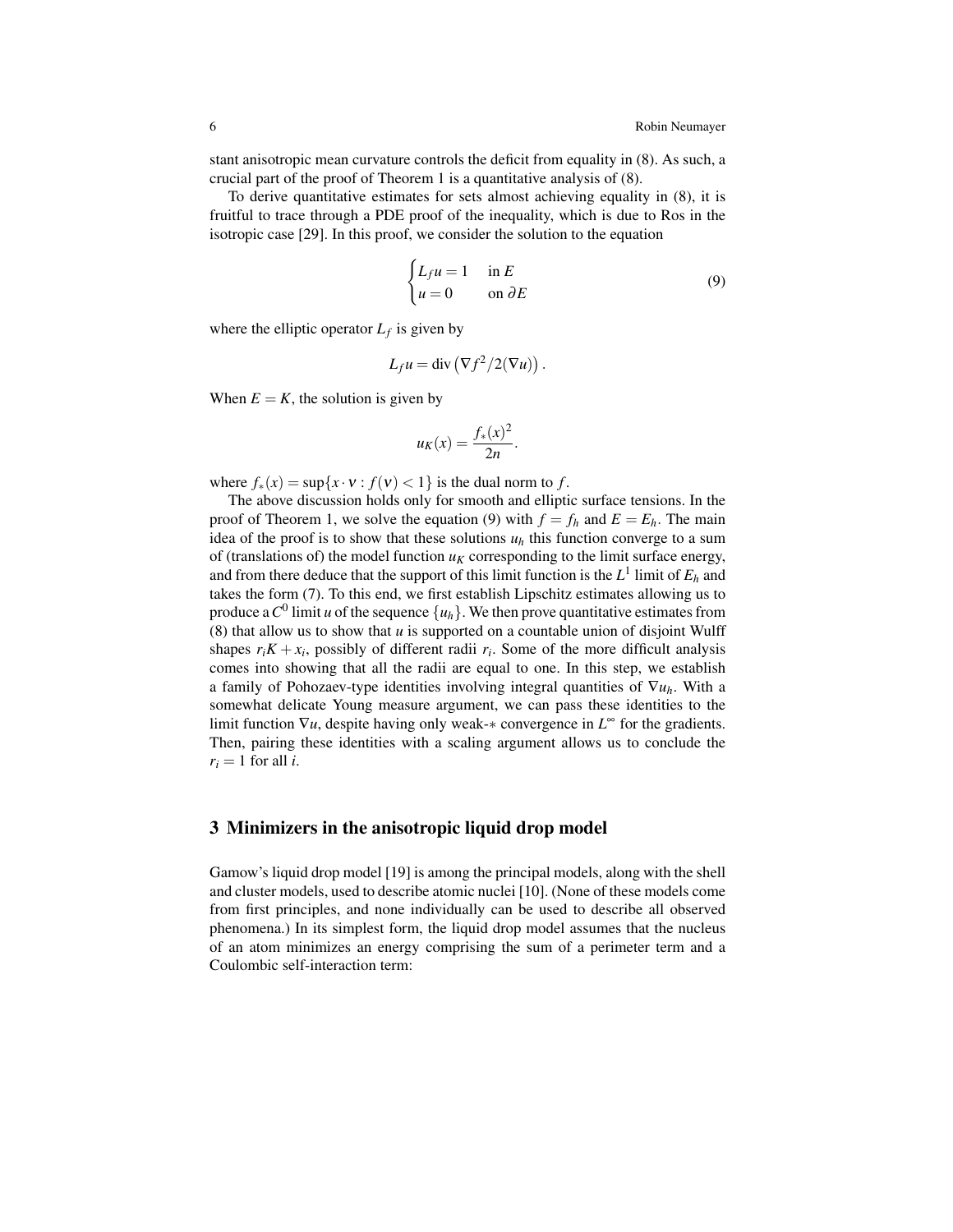On minimizers and critical points for anisotropic isoperimetric problems 7

$$
\inf\{P(E) + \mathscr{V}(E) : |E| = m\}.
$$
 (10)

Here, for a fixed parameter  $\alpha \in (0, n)$ ,  $\mathcal{V}(E)$  is a nonlocal repulsion term defined by

$$
\mathscr{V}(E) = \int_E \int_E \frac{dx \, dy}{|x - y|^{\alpha}}.
$$

The physical case is  $n = 3$  and  $\alpha = 1$ , corresponding to a Coulombic potential in three dimensional space. This model predicts that nuclei of small mass are spherical and nuclei of sufficiently large mass do not exist.

While the liquid drop model was introduced in the 1930s, the variational problem (10), its study in the calculus of variations community has mostly been concentrated in the past decade. Due primarily in large part to the work of Knüpfer and Muratov in  $[22, 23]$ , along with important contributions  $[3, 8, 18, 21, 25, 12]$ , the state of the art for global minimizers of (10) is as follows: For any  $n \ge 2$ , we have:

- 1. for all  $\alpha \in (0, n)$  there exists  $m_1 > 0$  such that if  $m \leq m_1$ , then the problem admits a minimizer;
- 2. for all  $\alpha \in (0,n)$  there exists  $m_0 > 0$  such that if  $m \le m_0$ , then the minimizer is uniquely (modulo translations) given by the ball of mass *m*; and
- 3. for all  $\alpha \in (0,2)$  there exists  $m_2 > 0$  such that if  $m > m_2$ , then no minimizer exists.

It is conjectured in [9] that  $m_0 = m_1 = m_2$  when  $n = 3$  and  $\alpha = 1$ . While the conjecture remains open, it was shown in [3] that  $m_0 = m_1 = m_2$  in any dimension for  $\alpha$  sufficiently small. It also remains open whether the nonexistence result (*iii*) can be extended to  $\alpha \in [2, n)$ .

Nuclei can exhibit distortions from a spherical shape, and some of the physics literature [26] suggests that instead this is due to the fact that *"nuclei may possess anisotropic surface tension."* This motivates the replacement of the perimeter functional by an anisotropic surface energy in [7], leading to the minimization problem

$$
\inf\{\mathcal{F}(E) + \mathcal{V}(E) : |E| = m\}.
$$
\n(11)

The properties  $(i)$  and  $(iii)$  for  $(10)$  are, at their core, consequences of the inhomogeneous scaling of the energy  $P(E) + \mathcal{V}(E)$  with respect to dilations. As the anisotropic surface energy scales in the same way as perimeter, it comes as no surprise that in [7] we readily establish analogous existence and nonexistence properties for (11). More interesting is the question of what form property (*ii*) should take in the setting of (11). Given that the Wulff shape plays the role of the ball for the anisotropic surface energy, is natural to wonder whether if it is a minimizer of (11). We show in [7] that the answer depends in a crucial way on the regularity and ellipticity of the surface tension:

**Theorem 2.** *Fix*  $n \geq 2$  *and*  $\alpha \in (0, n-1/3)$ *, and*  $m > 0$ *. Suppose f is a smooth elliptic surface tension with Wulff shape K. Then K is a critical point of* (11) *if and only if f is the Euclidean norm.*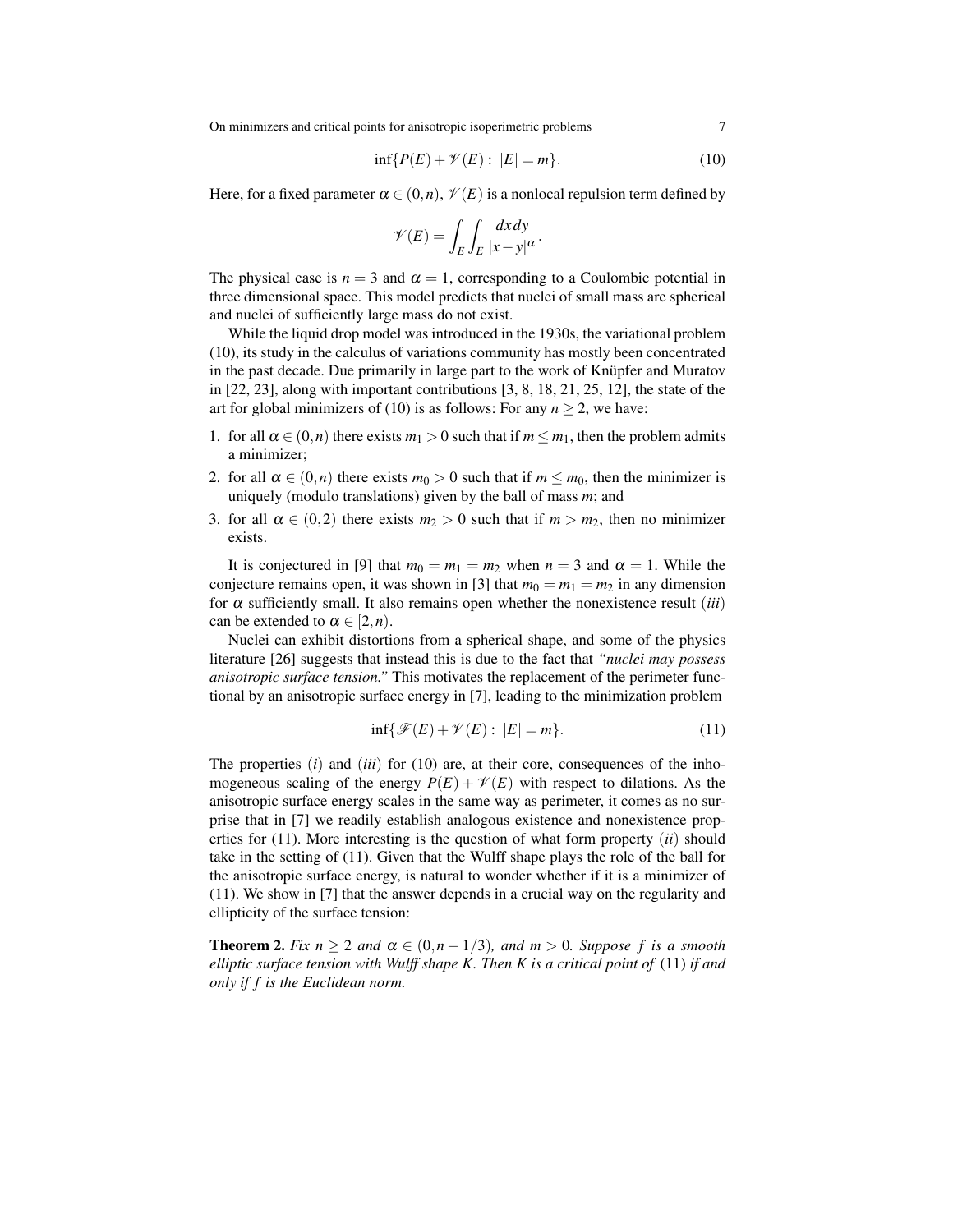**Theorem 3.** Let  $n = 2$  and  $f(v) = ||v||_{\ell^1}$ . There exists  $m_2$  such that if  $m \leq m_2$  then *the Wulff shape is the unique minimizer of* (11)*.*

This result is an instance where, for smooth, elliptic nature of the problem is notably different than the isotropic case, and the character of minimizers depends crucially on the regularity and ellipticity of the surface tension.

The proof of of Theorem 2 makes use of a first variation argument, and in fact we prove a stronger statement: if the Wulff shape is a critical point of (11) for any mass *m*, then *f* is the Euclidean norm. Indeed, a critical point satisfies

$$
H_E^f + v_E = \text{const} \quad \text{on } \partial^* E \tag{12}
$$

where  $v_E(x) = \int_E |x - y|^{-\alpha} dx$  is the first variation of  $\mathcal{V}(E)$ . One directly computes that  $H_K^f = n - 1$ . So, if *K* satisfies (12), then

$$
v_K = \text{const} \qquad \text{on } \partial K
$$

Theorem 2 then follows from the following characterization:

**Proposition 1.** *Fix n*  $\geq$  2 *and*  $\alpha \in (0, n-1/3)$ *. Let K be a smooth set with*  $v_K = const$ *on* ∂*K. Then K is a ball.*

Proposition 1 was established for the Coulombic case  $\alpha = n - 2$  in [17] and was extended to  $\alpha \in (0, n-1)$  in [24]. Both proofs use the method of moving planes; see also [28]. The case when  $\alpha \geq n-1$  is significantly more delicate, principally due to the fact that the Riesz potential  $v_K$  is merely Hölder continuous in this case. Our proof of Proposition 1 in the subtler case  $\alpha \in [n-1,n-1/3)$  pairs the method of moving planes on integral forms in the spirit of [24, 6] with some new reflection arguments and estimates on how the Riesz potential  $v_K$  grows compared to its reflection across a hyperplane.

In the setting of Theorem 3, the Wulff shape is a square in  $\mathbb{R}^2$  with sides aligning with the coordinate axes. The proof of Theorem 3 makes use of a structure theorem proven in [13] for crystalline surface energies in  $\mathbb{R}^2$ . This result says that suitably defined quasi-minimizers of such a crystalline surface energy must be convex polyhedra with whose set of normal vectors is contained in the set of normal vectors of the Wulff shape. Pairing this result with a compactness argument, we are able to deduce that any minimizer of (11) for small enough mass in the setting of Theorem 3 is a rectangle with side aligning with the coordinate axes. From here, the study of minimizers of (11) essentially reduces to a one-dimensional variational problem, and the analysis can be done in a quite explicit way.

#### References

1. Aleksandrov, A.D.: Uniqueness theorems for surfaces in the large. V. Vestnik Leningrad. Univ. 13(19), 5–8 (1958)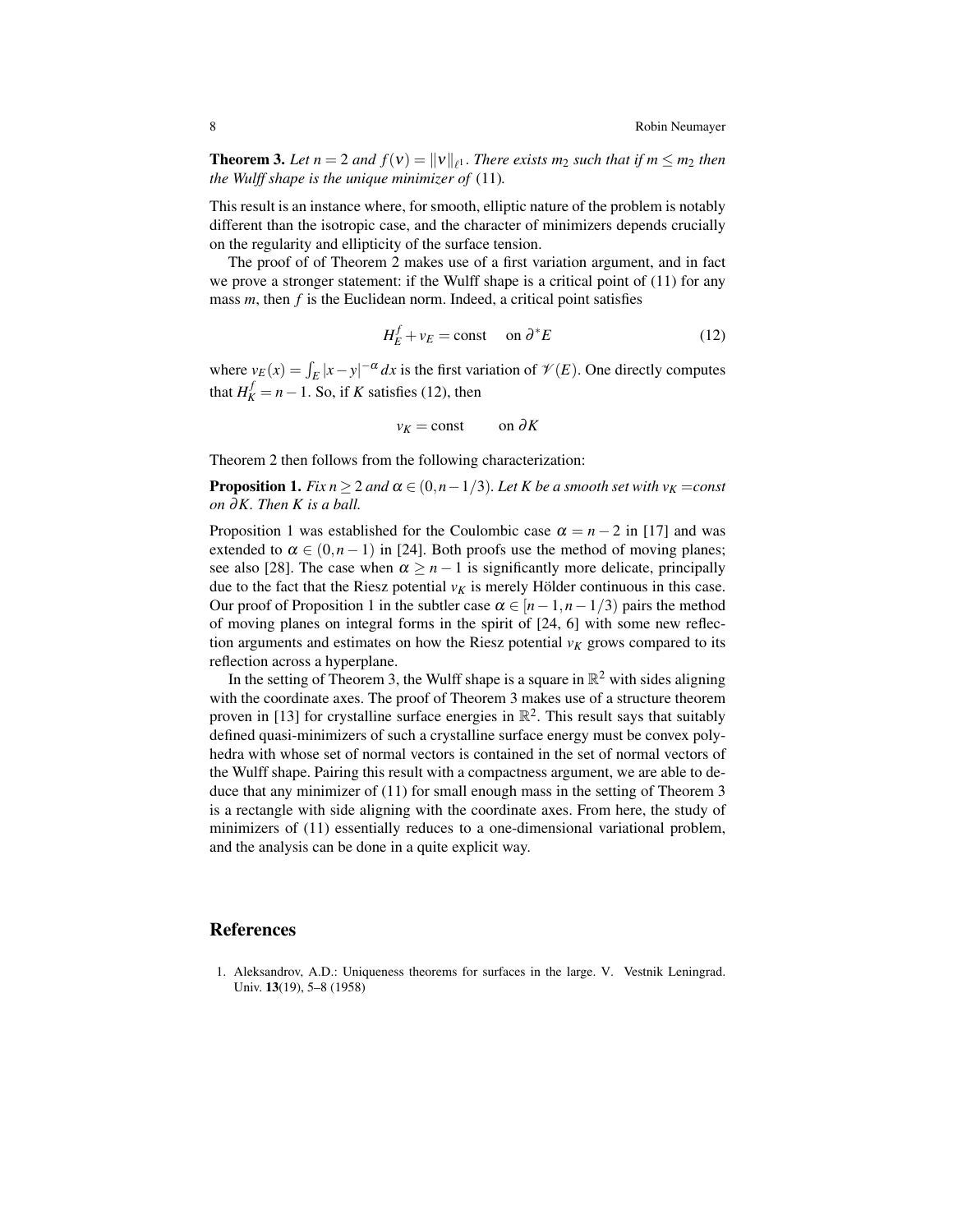On minimizers and critical points for anisotropic isoperimetric problems 9

- 2. Auffinger, A., Damron, M., Hanson, J.: 50 years of first-passage percolation, *University Lecture Series*, vol. 68. American Mathematical Society, Providence, RI (2017)
- 3. Bonacini, M., Cristoferi, R.: Local and global minimality results for a nonlocal isoperimetric problem on  $\mathbb{R}^N$ . SIAM J. Math. Anal. 46(4), 2310–2349 (2014)
- 4. Brothers, J.E., Morgan, F.: The isoperimetric theorem for general integrands. Michigan Math. J. 41(3), 419–431 (1994). DOI 10.1307/mmj/1029005070. URL gan Math. J. 41(3), 419–431 (1994). DOI 10.1307/mmj/1029005070. URL http://dx.doi.org.ezproxy.lib.utexas.edu/10.1307/mmj/1029005070
- 5. Cerf, R.: The Wulff crystal in Ising and percolation models, *Lecture Notes in Mathematics*, vol. 1878. Springer-Verlag, Berlin (2006). Lectures from the 34th Summer School on Probability Theory held in Saint-Flour, July 6–24, 2004, With a foreword by Jean Picard
- 6. Chen, W., Li, C., Ou, B.: Classification of solutions for an integral equation. Comm. Pure Appl. Math. 59(3), 330–343 (2006). DOI 10.1002/cpa.20116. URL https://doi.org/10.1002/cpa.20116
- 7. Choksi, R., Neumayer, R., Topaloglu, I.: Anisotropic liquid drop models. Preprint available at arXiv:1810.08304
- 8. Choksi, R., Peletier, M.: Small volume fraction limit of the diblock copolymer problem: I. Sharp-interface functional. SIAM J. Math. Anal. 42(3), 1334–1370 (2010). DOI 10.1137/090764888. URL http://dx.doi.org/10.1137/090764888
- 9. Choksi, R., Peletier, M.: Small volume-fraction limit of the diblock copolymer problem: II. Diffuse-interface functional. SIAM J. Math. Anal. 43(2), 739–763 (2011). DOI 10.1137/10079330X. URL http://dx.doi.org/10.1137/10079330X
- 10. Cook, N.: Models of the Atomic Nucleus: Unification Through a Lattice of Nucleons. Springer Berlin Heidelberg (2010). URL https://books.google.com/books?id=CwRGogWF5-oC
- 11. Delgadino, M.G., Maggi, F., Mihaila, C., Neumayer, R.: Bubbling with L<sup>2</sup>-Almost Constant Mean Curvature and an Alexandrov-Type Theorem for Crystals. Arch. Ration. Mech. Anal. 230(3), 1131–1177 (2018). DOI 10.1007/s00205-018-1267-8. URL https://doiorg.turing.library.northwestern.edu/10.1007/s00205-018-1267-8
- 12. Figalli, A., Fusco, N., Maggi, F., Millot, V., Morini, M.: Isoperimetry and stability properties of balls with respect to nonlocal energies. Comm. Math. Phys. 336-1, 441–507 (2015)
- 13. Figalli, A., Maggi, F.: On the shape of liquid drops and crystals in the small mass regime. Arch. Ration. Mech. Anal. 201(1), 143–207 (2011). DOI 10.1007/s00205-010-0383-x. URL http://dx.doi.org/10.1007/s00205-010-0383-x
- 14. Figalli, A., Maggi, F., Pratelli, A.: A mass transportation approach to quantitative isoperimetric inequalities. Invent. Math. 182(1), 167–211 (2010). DOI 10.1007/s00222-010-0261-z. URL http://dx.doi.org/10.1007/s00222-010-0261-z
- 15. Fonseca, I.: The Wulff theorem revisited. Proc. Roy. Soc. London Ser. A 432(1884), 125-145 (1991). DOI 10.1098/rspa.1991.0009. URL http://dx.doi.org.ezproxy.lib.utexas.edu/10.1098/rspa.1991.0009
- 16. Fonseca, I., Müller, S.: A uniqueness proof for the Wulff theorem. Proc. Roy. Soc. Edinburgh Sect. A 119(1-2), 125–136 (1991). DOI 10.1017/S0308210500028365. URL http://dx.doi.org.ezproxy.lib.utexas.edu/10.1017/S0308210500028365
- 17. Fraenkel, L.E.: An introduction to maximum principles and symmetry in elliptic problems, *Cambridge Tracts in Mathematics*, vol. 128. Cambridge University Press, Cambridge (2000). URL https://doi.org/10.1017/CBO9780511569203
- 18. Frank, R.L., Lieb, E.H.: A compactness lemma and its application to the existence of minimizers for the liquid drop model. SIAM J. Math. Anal. 47(6), 4436–4450 (2015)
- 19. Gamow, G.: Mass defect curve and nuclear constitution. Proc. R. Soc. Lond. A 126(803), 632–644 (1930). DOI 10.1098/rspa.1930.0032. URL http://rspa.royalsocietypublishing.org/content/126/803/632
- 20. He, Y., Li, H., Ma, H., Ge, J.: Compact embedded hypersurfaces with constant higher order anisotropic mean curvatures. Indiana Univ. Math. J. 58(2), 853–868 (2009). DOI 10.1512/iumj.2009.58.3515. URL http://dx.doi.org/10.1512/iumj.2009.58.3515
- 21. Julin, V.: Isoperimetric problem with a Coulomb repulsive term. Indiana Univ. Math. J. 63(1), 77–89 (2014). URL https://doi.org/10.1512/iumj.2014.63.5185